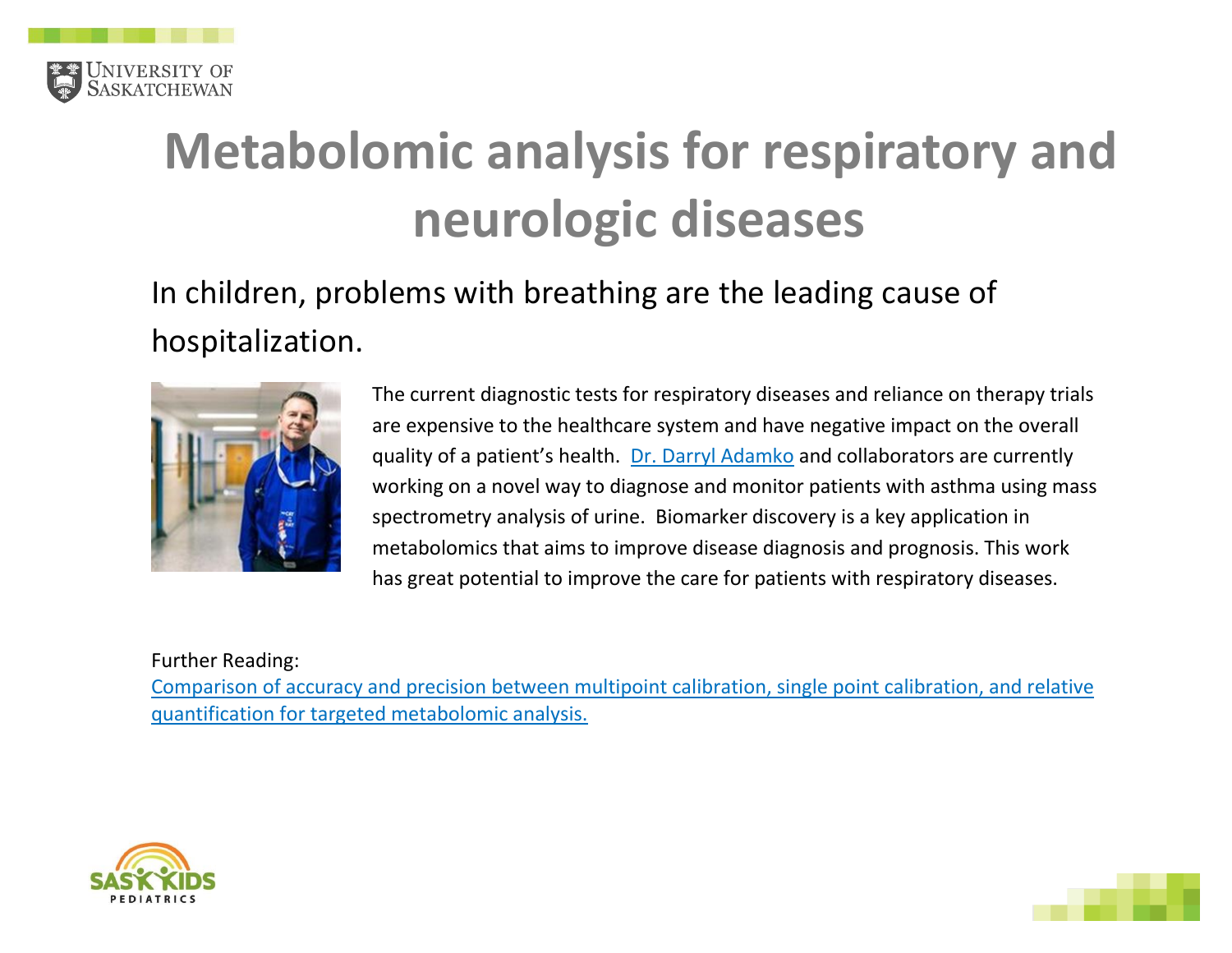

# **Improved Diagnosis of Pediatric Asthma: Metabolomic Analysis of Urine**

Asthma is the most frequent chronic disease of children and the number one reason for pediatric emergency admissions in Canadian hospitals.

Treatment often requires anti-inflammatory drugs like corticosteroids, which have can have unwanted side-effects. To measure inflammation, one could use a biopsy however this is potentially dangerous and painful. Other less invasive tests are available, but they are less accurate and not suited for the average doctor's office. There is an urgent need for a better test. The lung tissue damage from asthma creates unique markers in the body that can be measured in the urine. It is believed that measuring these biomarkers in the urine will reflect changes in the disease. It is suspect that the amount of these urine markers will decrease after the treatment of the diseases. [Dr. Darryl Adamko](https://medicine.usask.ca/profiles/pediatric-divisions/respirology/darryl-adamko.php) hopes that the urine test will not only diagnose asthma better than available techniques but will also help to better adjust the amount of medicine a child needs.

Futher Reading:

[Quantitative determination of potential urine biomarkers of respiratory illnesses using new targeted](https://www.ncbi.nlm.nih.gov/pubmed/30567667)  [metabolomic approach.](https://www.ncbi.nlm.nih.gov/pubmed/30567667) [Urine metabolomic profiling of children with respiratory tract infections in the emergency department:](https://www.ncbi.nlm.nih.gov/pubmed/27549246)  [a pilot study.](https://www.ncbi.nlm.nih.gov/pubmed/27549246)